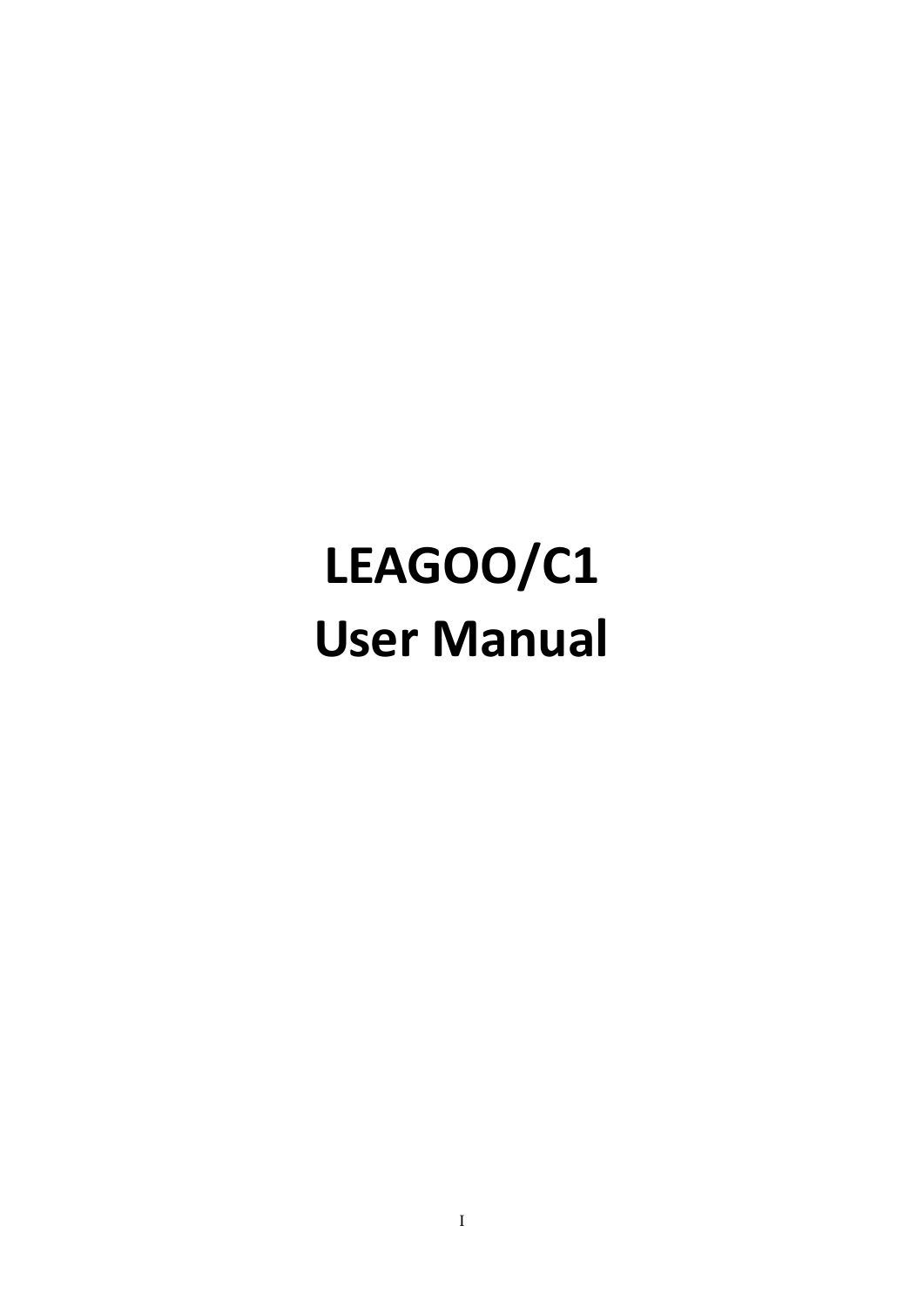## Contents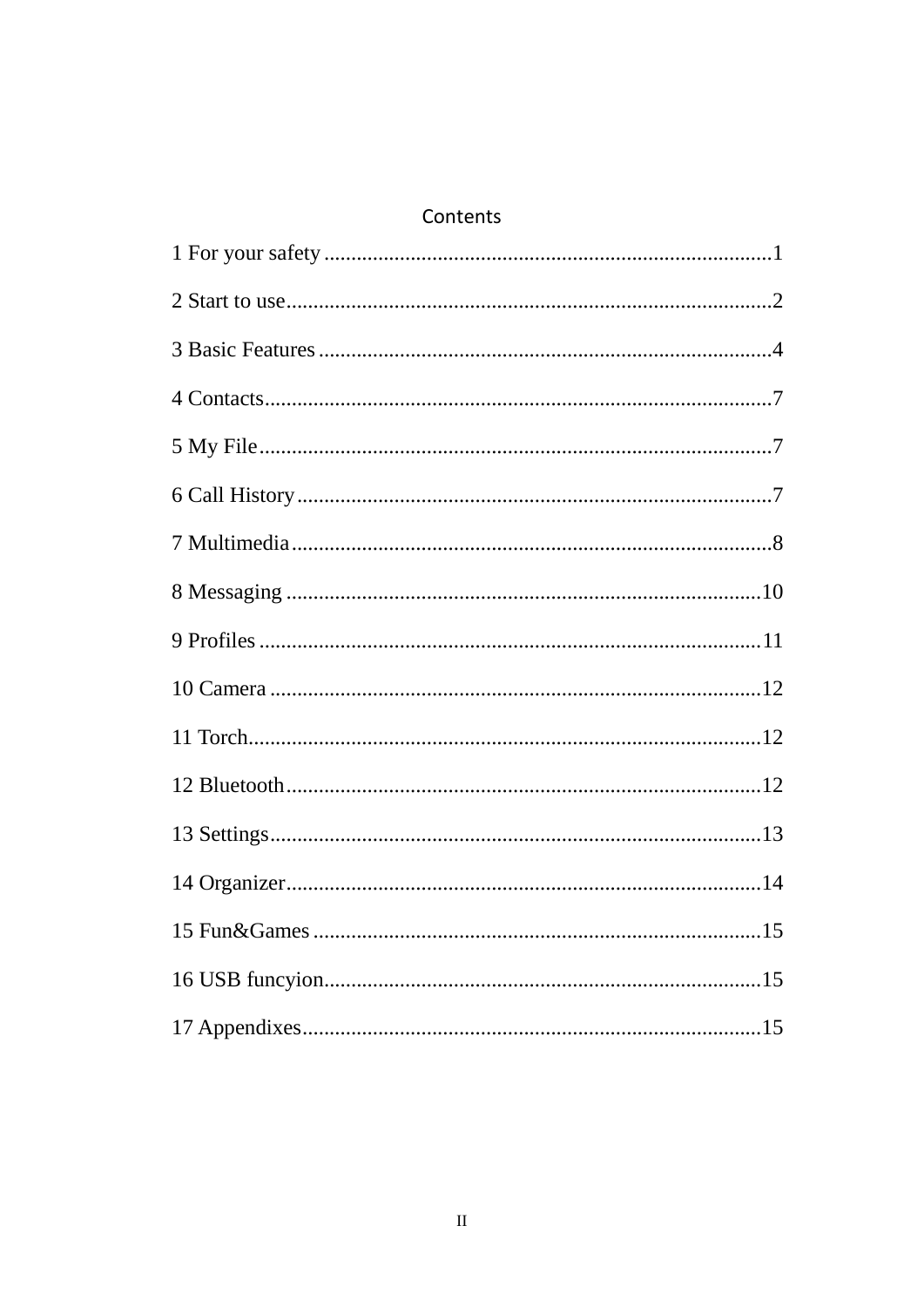## <span id="page-2-0"></span>**1 For your safety**

Notice: To use your mobile phone safely and efficiently, please read the following instruction carefully before using and abide by it.

Be careful when you are driving.

Please abide by the relative local laws and regulations. Use both of your hands to drive! Put the mobile phone in its seat to avoid falling down. The ballonet will charge quickly when it is in danger, please don't put anything in its security scope, including fixed phone and handset equipment. Otherwise it may cause serious body injuries.

 $\mathbb{Z}$  The handset must be turned off when you are on the plane.

The interference of mobile will influence the flight. It is illegal to use mobile on phone, please power it off.

The handset must be turned off when you are in blowing-up area.

When you are at a blowing-up area or near it, please abide by the relevant laws and power your mobile off.

The handset must be turned off when you are near a danger product.

Please do not use mobile when you are near gas station or chemical plant.

The handset must be turned off when you are in a hospital.

You have to abide by the relevant regulations of hospital and turn your handset off when you are near medical equipment. Any wireless transmission device, including mobile, will interfere those equipment not fully-protected.

Interference

All the mobile handset may be interfered by the radio and reduce the performance of the handset.

**Professional service** 

Only the professional can setup or maintain the handset. Improper installation or maintenance would bring out great danger, it also disobey regulations of maintenance guarantee.

**Accessory and battery** 

Only the appointed accessory and battery can be used. It is suggested that you return the used battery to the factory or put it in the appointed recycle zone. Do not put it together with other rubbish or discard it.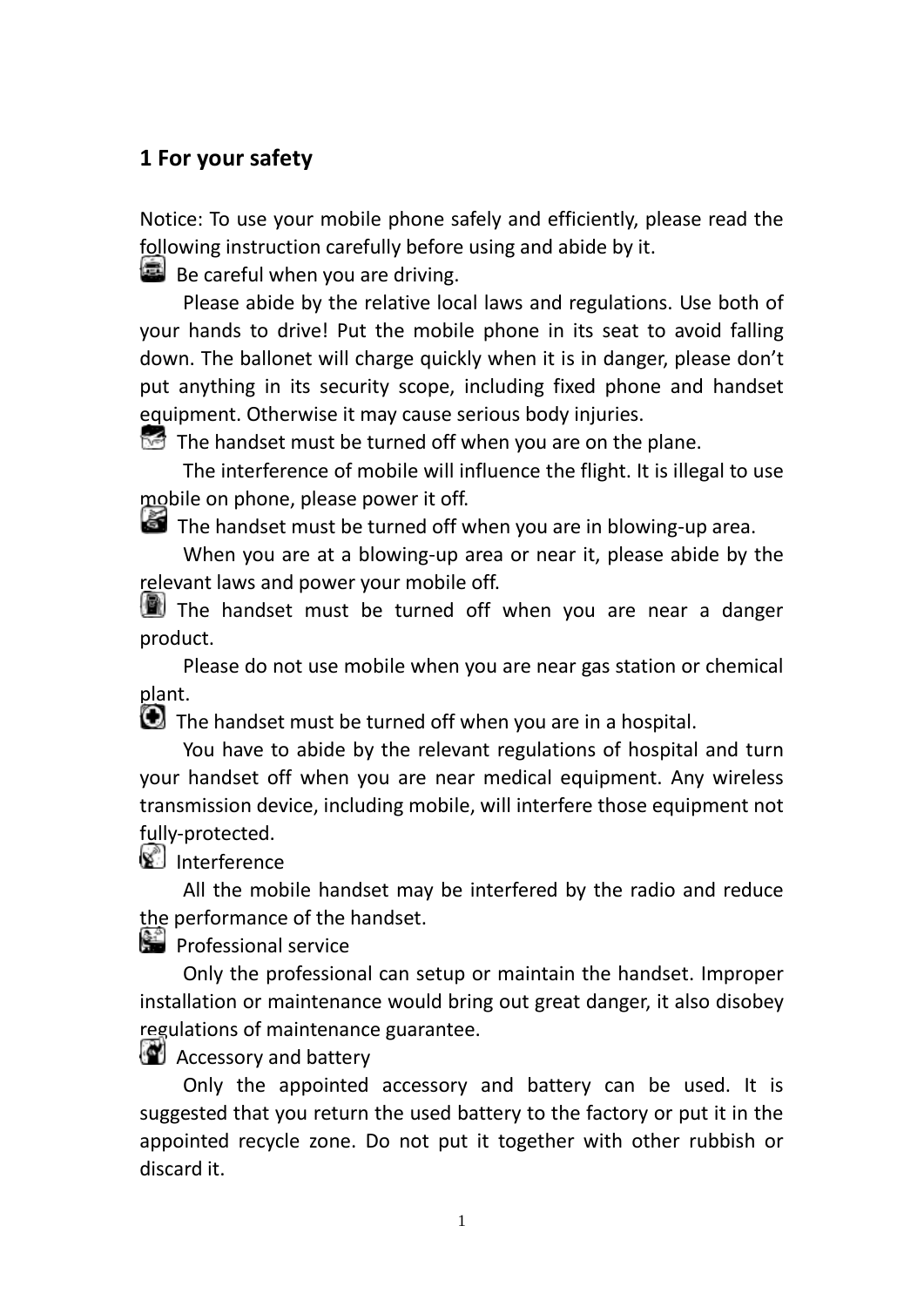# Reasonable use

Please use the handset in reasonable way. It is prohibited to put your handset in high temperature (over 60°C), such as beside the window where there is sunshine. Please use wet or antistatic cloth to clean the handset. Do not use dry or static cloth to clean it. Your handset is not waterproof, please keep it dry.

## **Emergency call**

Please make sure the handset is powered on so that it can dial the emergency call. In idle mode, the handset can dial emergency numbers, such as 112, 100, 101 and 102. Press dial key to dial it, report your location and the situation briefly. Do not end the call without permission.

◬ Note: this handset, like any other one, may not support all the features because of the network coverage and wireless transmission. Some network even can not support 112. So do not rely totally on your handset about some significant calling (like medical aid). Please refer to the local operator.

## <span id="page-3-0"></span>**2 Start to use**

Please read the following section carefully before using the handset. It will instruct you how to insert and unlock the SIM card, how to setup and maintain the handset, how to charge the battery, and also the information about digital GSM network.

#### **2.1 Battery installation**

Please charge the battery after it has been completely used up, and use it after it has been completely charged. Three times later, the battery will be in best status.

2.1.1 Installing and discharging of the battery

Pull the cover to take out the battery, and put it inside then close the cover to install it.

2.1.2 Charge of the battery

- $\bullet$  connect the charger with power supply
- connect the charge with handset
- The battery indication on LCD will bicker. If the handset is powered off when charging, LCD will display "charging". If you overuse the handset when it is out of battery, LCD will display "charging" a while after you begin to charge it.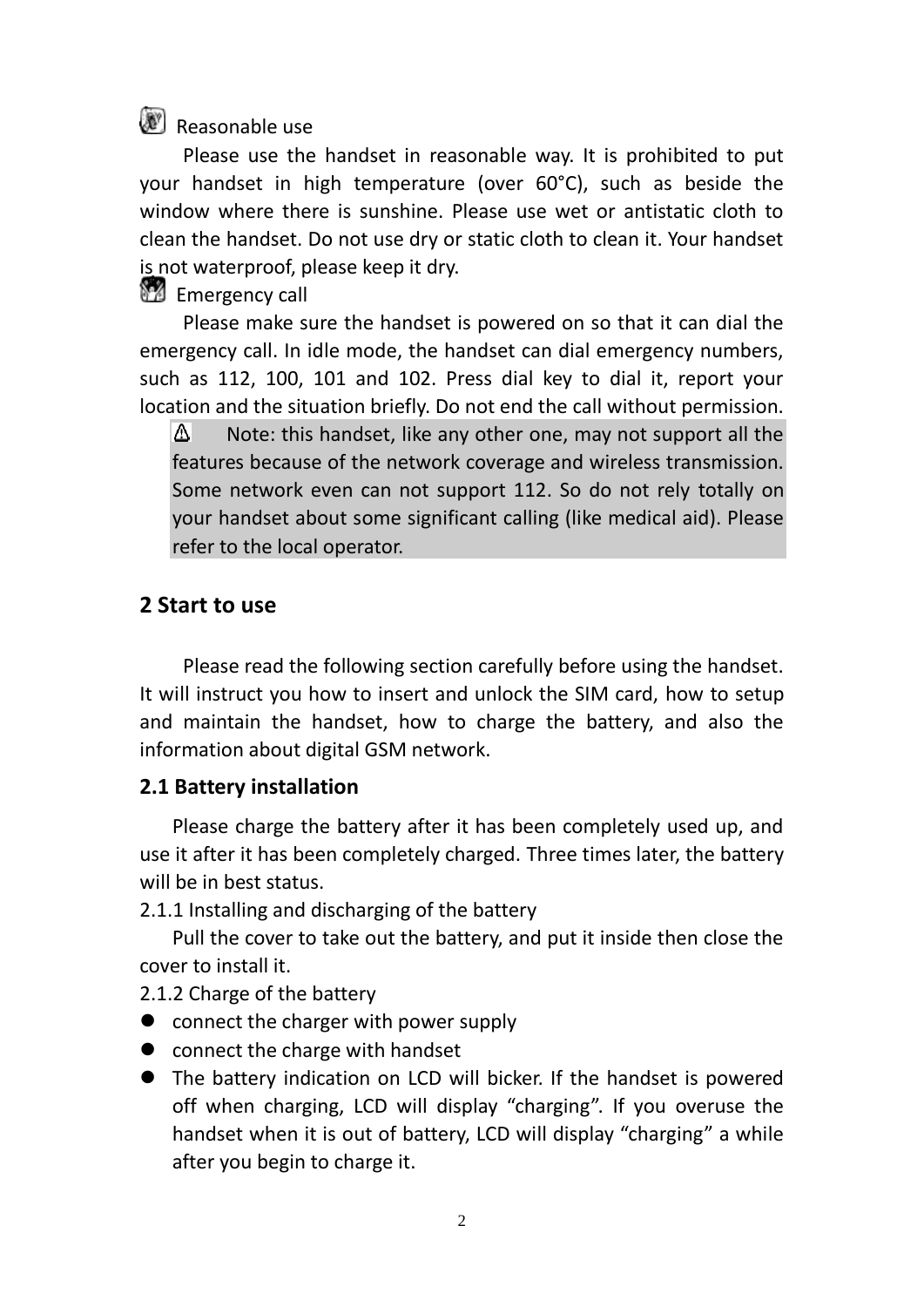- When the battery indication is full and stops bickering, it means the handset has been completely charged. If the handset is charged when power off, the indication will also be displayed on LCD. It will take 2 to 3 hours to charge, the battery, the handset and the charger will get warm during the charging time.
- Please disconnect the jacket and charger after finishing charging.
- The handset can be normally used when it is charging.

Warning: the handset must be put in a ventilated place where the temperature is -40 $\degree$ C  $-$ +55 $\degree$ C. And you must use the charger supplied by the factory. It is dangerous not to use the appointed charger, and it will break the guarantee terms of the handset.

## 2.1.3 Use of the battery

When the handset is powered off automatically or when there is low battery indication, you should charge it in time. If the battery is not run out of energy before charging, the handset will adjust and reduce the time of charging.

The idle time and talk time of the handset specified by the factory is based on the perfect working environment. Actually, the working time of the battery will vary with the network status, work environment and the way of usage.

## **2.2 Connecting to network**

## 2.2.1 SIM card

The phone supports two SIM cards which can be in use at the same time when power on. Your network provider will supply you two inserted SIM cards. SIM card is the key for you to enter the digital GSM network. Please insert the useful SIM card before using the phone. Two SIM cards can be inserted into the phone at one time and switched to your wanted one at power-on such as dual SIM open, only one SIM open.

All information about the network connecting and your calling record will be saved in the SIM card, and also the list of your phonebook and messages. You can take it out and insert to any other GSM handset.

You should avoid touching the metal area of the card, and put it far away from the magnetic area. Once it is damaged, you cannot enter the GSM network.

## 2.2.2 Insert and take out the SIM card

Normally, SIM is put in a card ; please take it out carefully before installing.

Power off the handset, discharge the battery or other power supply.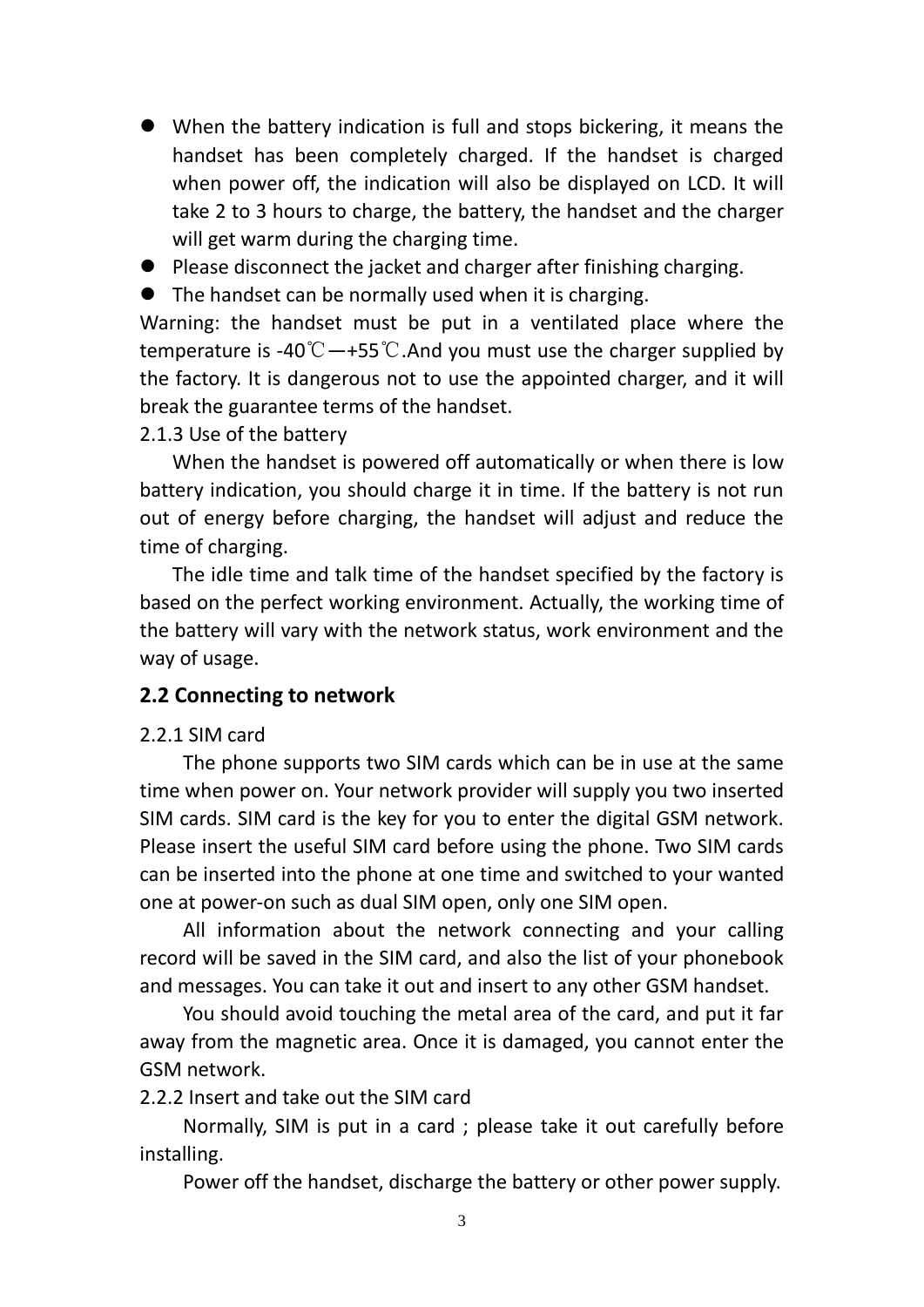Insert the card, the metal face being downward.

When you need to take out the card, please turn off the handset and discharge the battery first.

Warning: forbid to take out the SIM card when the handset is powered on. It is definitely prohibitive to insert or take out SIM card when the handset is connected to external power supply, or SIM card may be damaged.

#### 2.2.3 Lock SIM card

To avoid the illegal use, the handset is protected by PIN code. Once choosing this function, you have to input the PIN code when you turn on the handset. You can unlock SIM in this way and then receive or make a call. The user can clear the SIM protection, after which it cannot protect it again unauthorized usage. After power it on, you can input PIN code, during which you can clear it if there is mistake. If you input the wrong code continuously for 3 times, the SIM card will be locked by the network, and you will be asked to input the PUK code.

Note: the network supplier will appoint a standard PIN code for the handset, and you should change it to your personal code as soon as possible.

## 2.2.4 Lock the phone

To avoid the illegal use, you can set password for the handset. After choosing this function, you have to input the password every time after you input the PIN code. Only in this way you can unlock the handset and use it. The user can delete the password, after which it cannot prevent unauthorized use.

Input the password, you can clear it when there is mistake. Once you forget the password, you have to contact the retailer or the maintenance center.

## 2.2.5 Connecting to network

After unlocking the SIM card, the handset will search the registered network or other available network. Once connected, the name of network supplier will show in the middle of the LCD. At this time, your handset is in idle mode.

Note: if it prompts "emergency call only" on LCD, it means you are out of service. But you can still make emergency calls according to the signal strength.

## <span id="page-5-0"></span>**3 Basic Features**

## **3.1 Making Calls**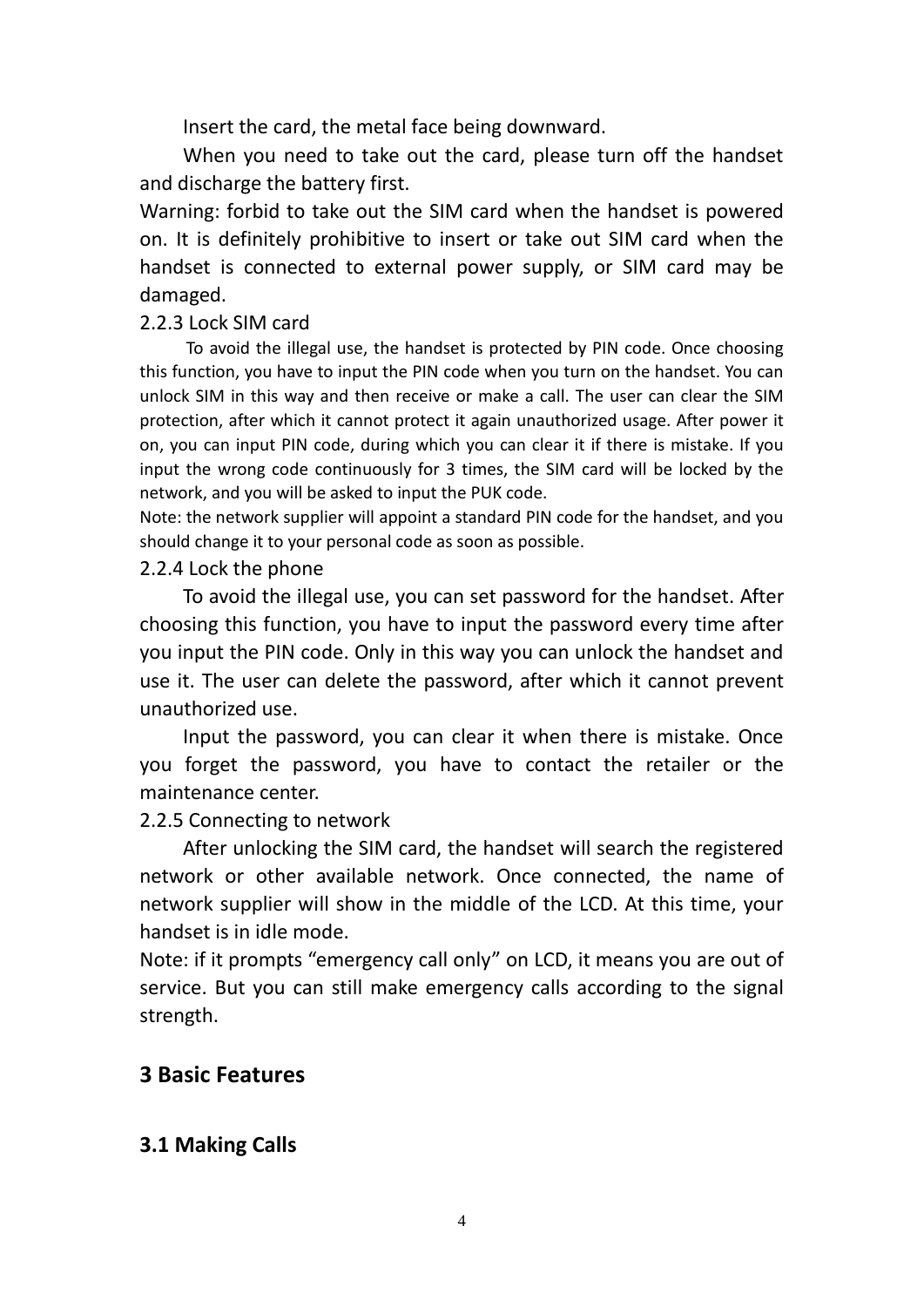Once the mark of the network provider appears on the screen, you can make or answer a call. The signal bar on the upper left corner of the screen shows the strength of your phone's connection to the network. The appearance of four bars indicates the strongest signal.

The performance, which can be affected by barriers, may be improved from moving within a small range.

#### 3.1.1 Making call

 Enter telephone number-by-number keys. Press the Call key to make a call. To change a phone number, press the right soft key to clear the number. During dialing, a corresponding animation displays on the screen. Once the other party answers, the screen displays the call status. If the number does not belong to the Phone Book List, the screen of your device only displays the other party's number. Otherwise, the name would be displayed. If the number is saved by your phone, its type (Mobile phone/Home Number/Office Number, i.e.), email, caller picture, and caller group also display on the screen.

#### 3.1.2 Dialing an extension number

For extension number, you have to dial the telephone exchange; then, press \* Key to switch in a row until "P" shows on the screen. Now you can call an extension.

Allow you to follow the sequence below to call can extension: Area code, telephone exchange, extension number, and Call key.

#### 3.1.3 Making IDD

Press \* key and release it to enter the character "+" which replaces the international access code. This allows you to make a call towards any country without knowing the local international access code, for instance, it is "00" in China.

Allow you to follow the sequence below to make an international call: "+", country code, whole telephone number, and Call key.

After inputting the access code, enter your required country code and the complete telephone number. Omit "0" in front of a city code while dialing the number just as you dial the international call.

3.1.4 Dialing the number in the list

All calls you have made or received are saved in the list of Call History. The recently dialed, received, and un-answered numbers are grouped as Calls Dialed, Calls Received, and Calls Un-answered. When the list is full, old numbers will be deleted automatically. To view the list for the following key operations:

Press the Call key in standby mode to view all call logs.

Allow you to press Call key to dial any number in the list directly.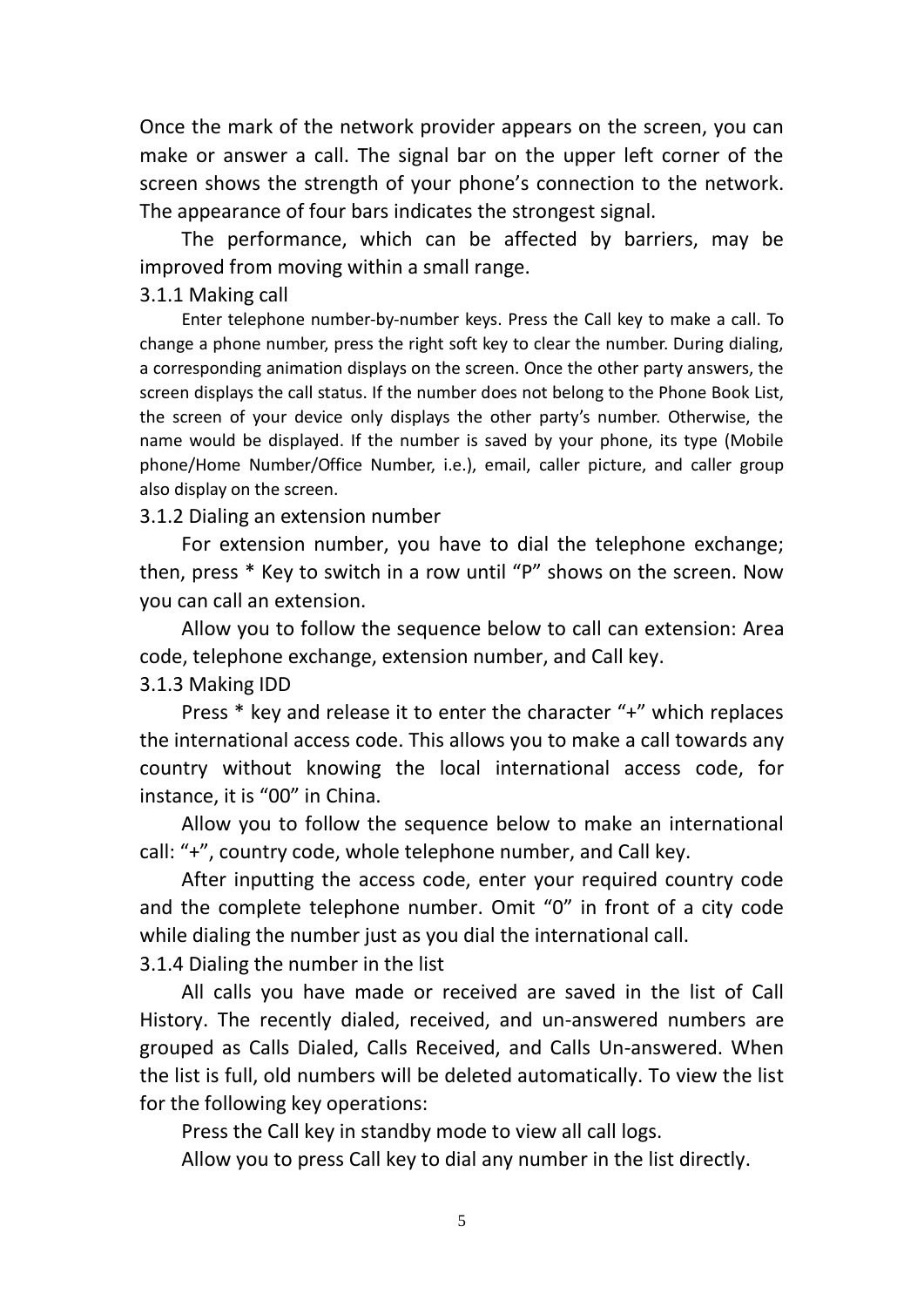When a number list appears, press Ok to view details. Then, press Option to select an operation like saving the number or delete the number.

#### **3.2 Making an emergency call**

As long as the network service is available, which can be checked via viewing the signal strength bar at the bottom left corner of the screen, you can make an emergency call. If your network provider does not provide roaming service in the area, you can make emergency calls only. If you are located in a service area of the network, emergency calls can also be made without an SIM card.

## **3.3 Answering a call**

Press the "Call" key or "Answer" key to answer an incoming call. If an earphone is installed, you can use the key on the earphone to receive a call. For inconveniences, enable the auto answer mode and confirm that the earphone has been installed. Then, your phone will automatically answer an incoming call after the ring or vibration. If "Any Key" in the Answer Mode menu is selected, you can press any key in addition to the End key to receive a call.

## **3.4 Call options**

During a call, press "Option" to access the call options or "H-free" to activate Speaker function. To turn off the loud speaker, press the same key. For the operations of call options, refer to that of the function menu.

This feature is only available during a call. Besides, other functions like call waiting and call holding require the support of the network. Please contact your network supplier.

In the Option, you can select the functions.

Hold : To pause the current call.

End single call : To end the current call.

Phone Book : To access the phonebook menu.

Call history : To access call history menu.

Messaging : To access the SMS menu.

Sound Recorder : To record the current communication.

Mute : To implement on-off settings. The local sound will not be sent while the Mute option is selected.

Volume : To adjust volume.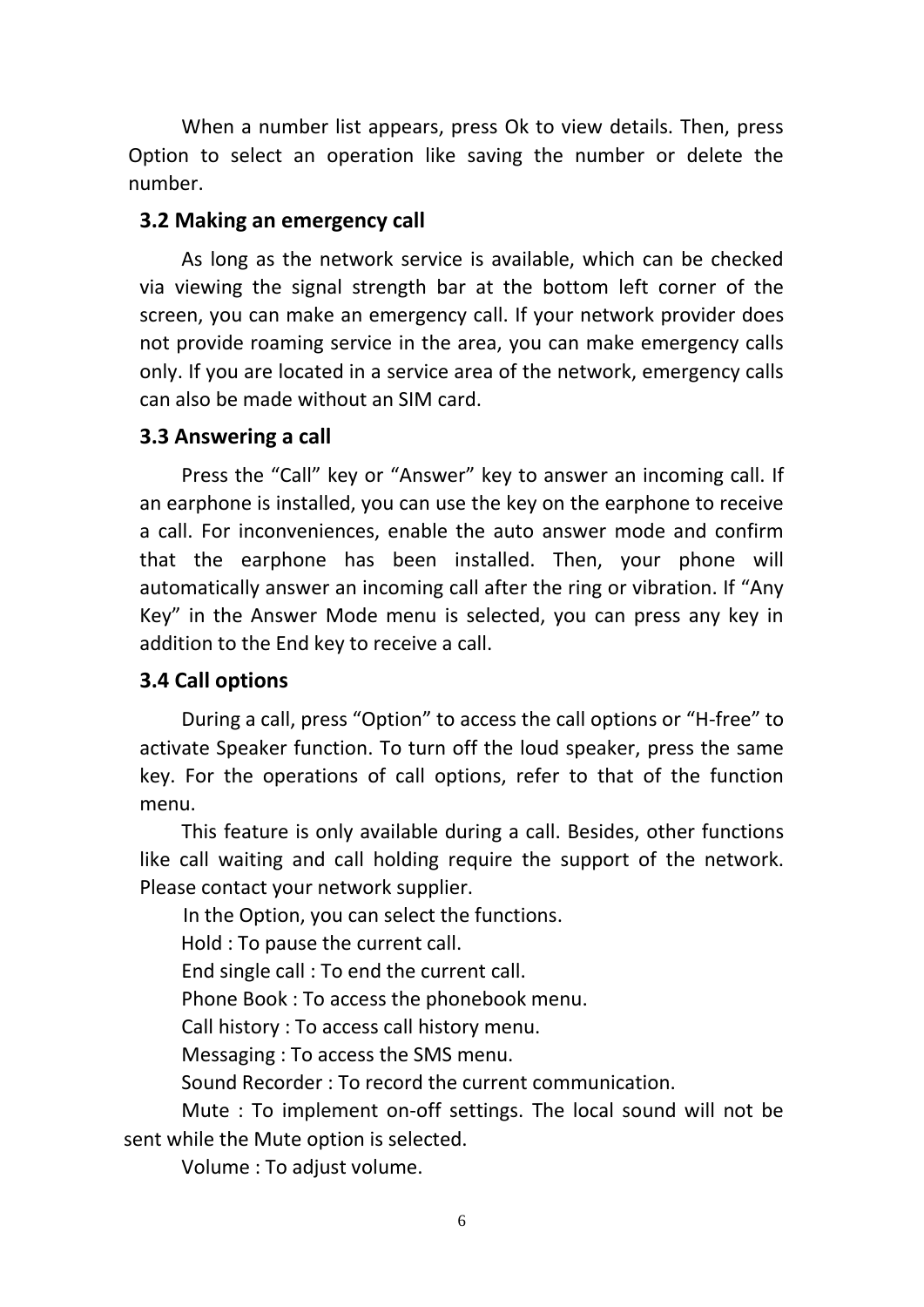## <span id="page-8-0"></span>**4 Contacts**

There are 2 memory types: SIM card and phone. 300 entries for the phone, the capacity of SIM card is 250,the capacity of Group is 20.

In the main menu, press contacts icon to enter contacts.

You can choose the following functions in the contacts:

**Add new contact**: when the cursor on the "Add new contact" menu, press options key , you can add new contact to the SIM or phone. And There is a little difference on the saving format.

**Quick Search:** Allow you to view all records in the phone book. In this interface, you can enter through the name to find contacts. For the current number, you can View, Send text message, Call, Edit, Delete, Copy, Add to blacklist, Mark several, Groups, Phonebook settings, and so on.

**Search contact:** you can search the contacts by the name.

In the phonebook settings, there are Speed dial, Extra numbers,

<span id="page-8-1"></span>Memory status, Copy contacts, Move contacts, and Delete all contacts.

## **5 My File**

In main menu, please press the My File icon to enter My File. It is used to manage the files, including pictures, videos, flashes and so on. There is 20KB space in the phone, and the space can be enlarged by the memory card. After enter "My File", you can choose Open or Format or Details in the Options key.

Note: Some folders are hidden. To show them, you'll have to save it to root directory of the handset with a right format, and move them to a corresponding folder.

## <span id="page-8-2"></span>**6 Call History**

## **6.1 Call history**

In the Call history interface, there are such functions:

6.1.1 Missed calls : click any missed call and view the details as date, time, number, times and call end duration.

6.1.2 Dialed calls : the same as missed calls.

6.1.3 Received calls: the same as missed calls.

6.1.4 All calls : the all calls.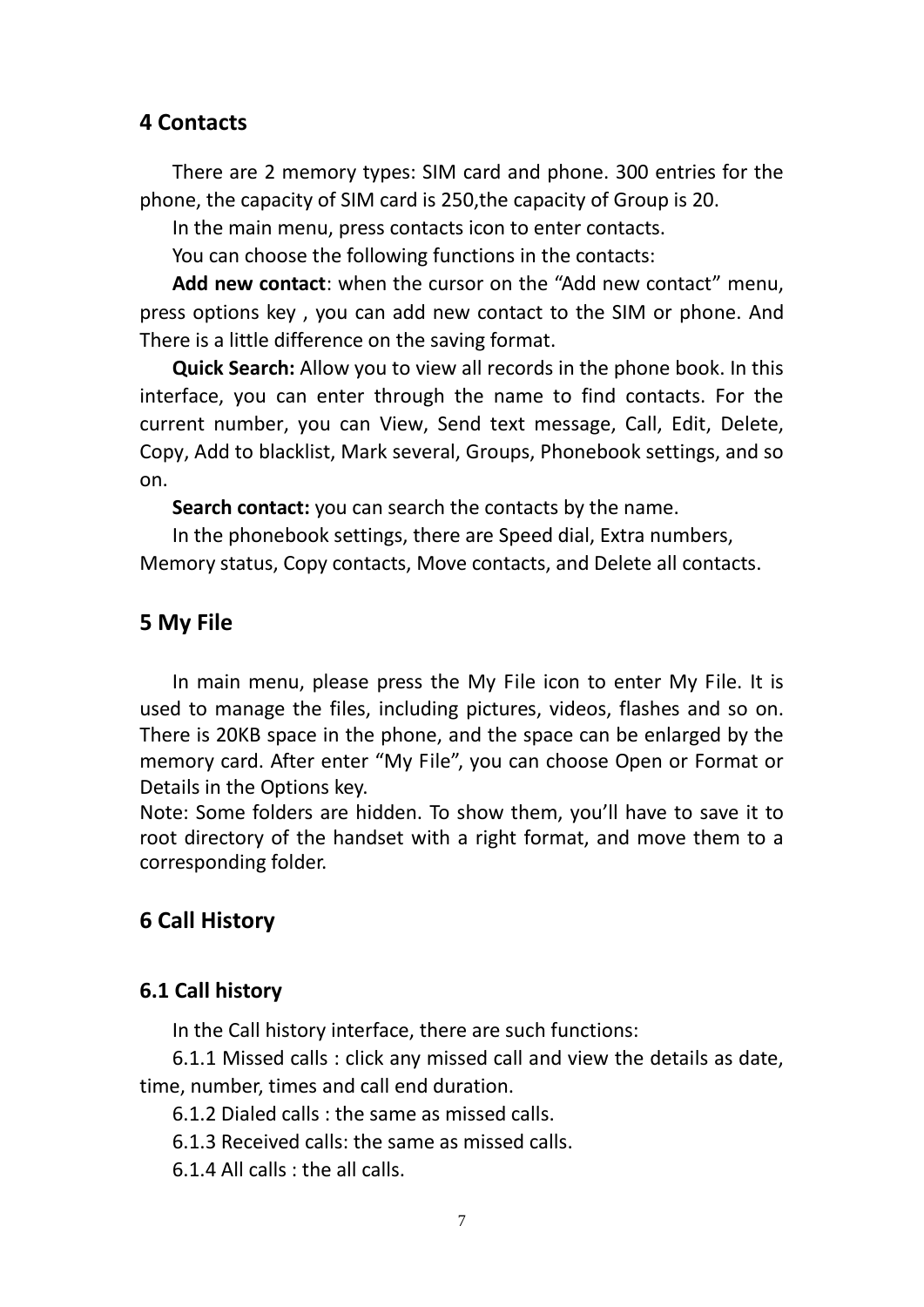6.1.5 Delete call logs : You can either delete all call records or separated delete the missed, the dialed, the received and All calls.

## **6.2 Call settings**

SIM1 /2 call settings:

Call waiting: You will be notified for a new call during the current one after this function is activated. For more information, contact your network provider.

Call divert: This service enables you to forward an incoming call of a certain business to the telephone number you specified. This service requires the support of the network. Contact your network supplier to open this service.

Allow you to select any one from Divert All Voice Calls (A forwarding icon displays at the status bar in standby mode after it is activated), Divert If Unreachable**,** Divert If No Answer, Divert If busy, and Divert All Data Calls. Then, the following options appear.

Advanced settings:

Blacklist numbers : Max 20 black numbers. when you set this function, each time you fail to get through, it will redial automatically.

Answer mode : There are tow mode to choose.

Auto call record : When the mobile phone calls, it will automatically recording the current communications if the user open the function.

# <span id="page-9-0"></span>**7 Multimedia**

## **7.1 Image viewer**

The same as the Camera->Photos.

By selecting image viewer submenu, it's very convenient for you to view the photo list taken by the camera that are saved in the album.

For sending option, you can select to send photos to the wallpaper, to Bluetooth.

And you can choose the View, Send, Use as, Rename, Delete, Storage functions.

## **7.2 Video recorder**

 You can enter the video recorder through multimedia. After entering Multimedia, at the previewing status. Press options key to adjust parameter. Press OK key to begin recording video. Press **under** to stop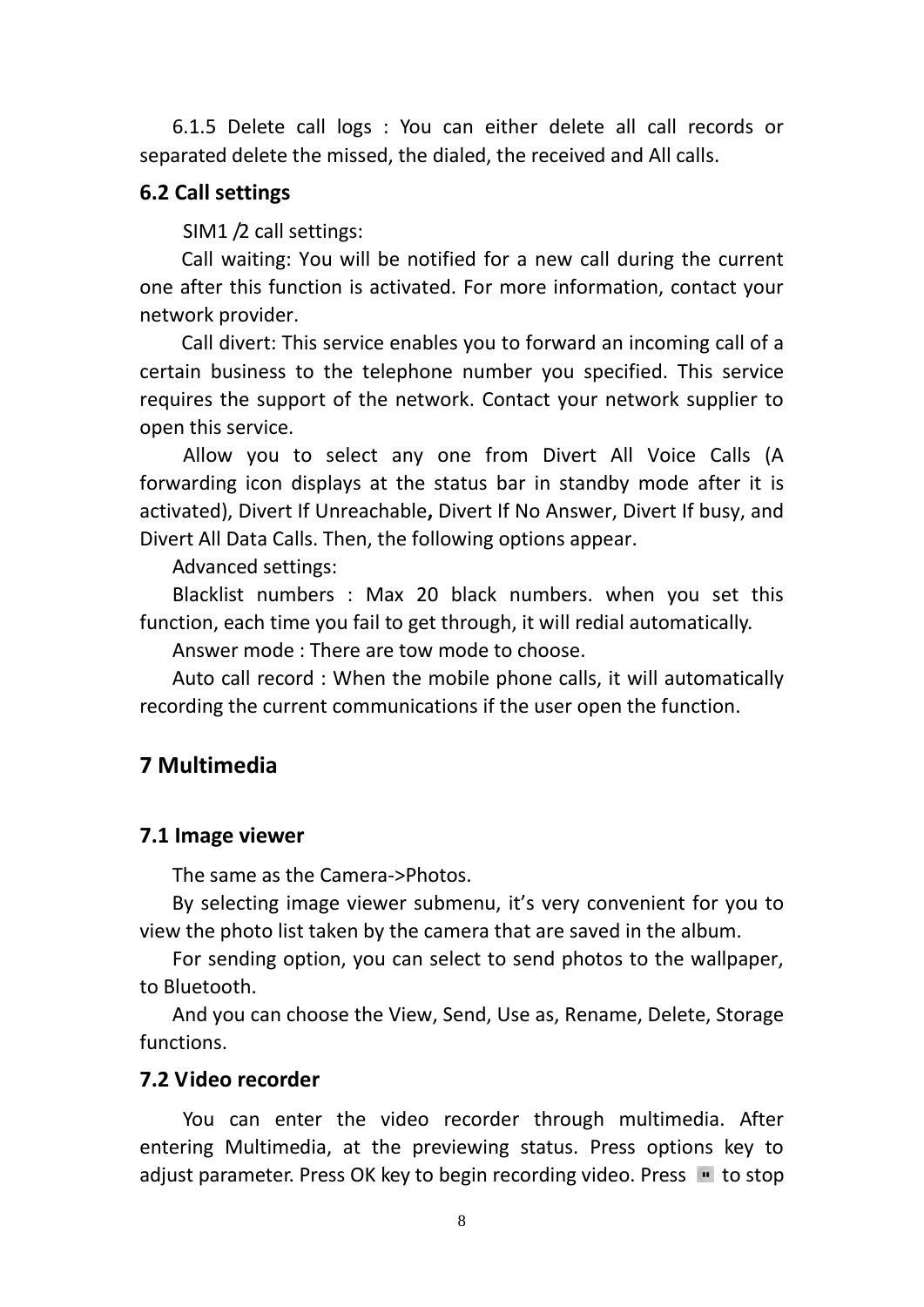recording for a while, then press  $\cdot$  to continue. Access the Video Recorder Submenu into the recording preview mode.

During preview, press Up/Down key to adjust the camera focal length.

Access "Option" for the following operations:

Camcorder settings: include the adjustment of white balance, exposure compensation, night mode, and Banding and operation contents.

Video settings: include the adjustment of video quality.

Storage: to have a choose of your phone or memory card.

## **7.3 Video player**

During video playing, you can adjust the speed by long press left/right key, and to pause/continue by OK key. You can press "0"to switch full screen.

Select Video Player submenu to access movie list and you can access "Option" for the following operations:

Play : Shift from the player to Video player list to display the video files in the current list.

Send : the current video files could be sent to the phonebook and Bluetooth.

Rename : Change the name of the current video file.

Delete : Press it to delete the current video files.

Storage : to have a choose of your handset or memory card.

## **7.4 Audio player**

In the interface of music broadcaster, use OK key to play or stop playing music; Use the volume key "\*" and "#" to adjust volume; In the interface of music broadcaster, press "List" to access current play list of cell phone. In the Options menu, you can play the music file in the list, add music into the ring tone database, and set operations.

Specific settings in the setting options of a certain music file:

Pre. Playlist : Can choose memory card or phone.

Repeat : Allow you to set the repeat play mode of music, separately use Left/Right key to set it as OFF (No Repeated Play), repeat single music and repeat all.

Shuffle : set the play sequence, separately set as ON (Random Play) and OFF (play as per the current list sequence).

Background play : set On or Off.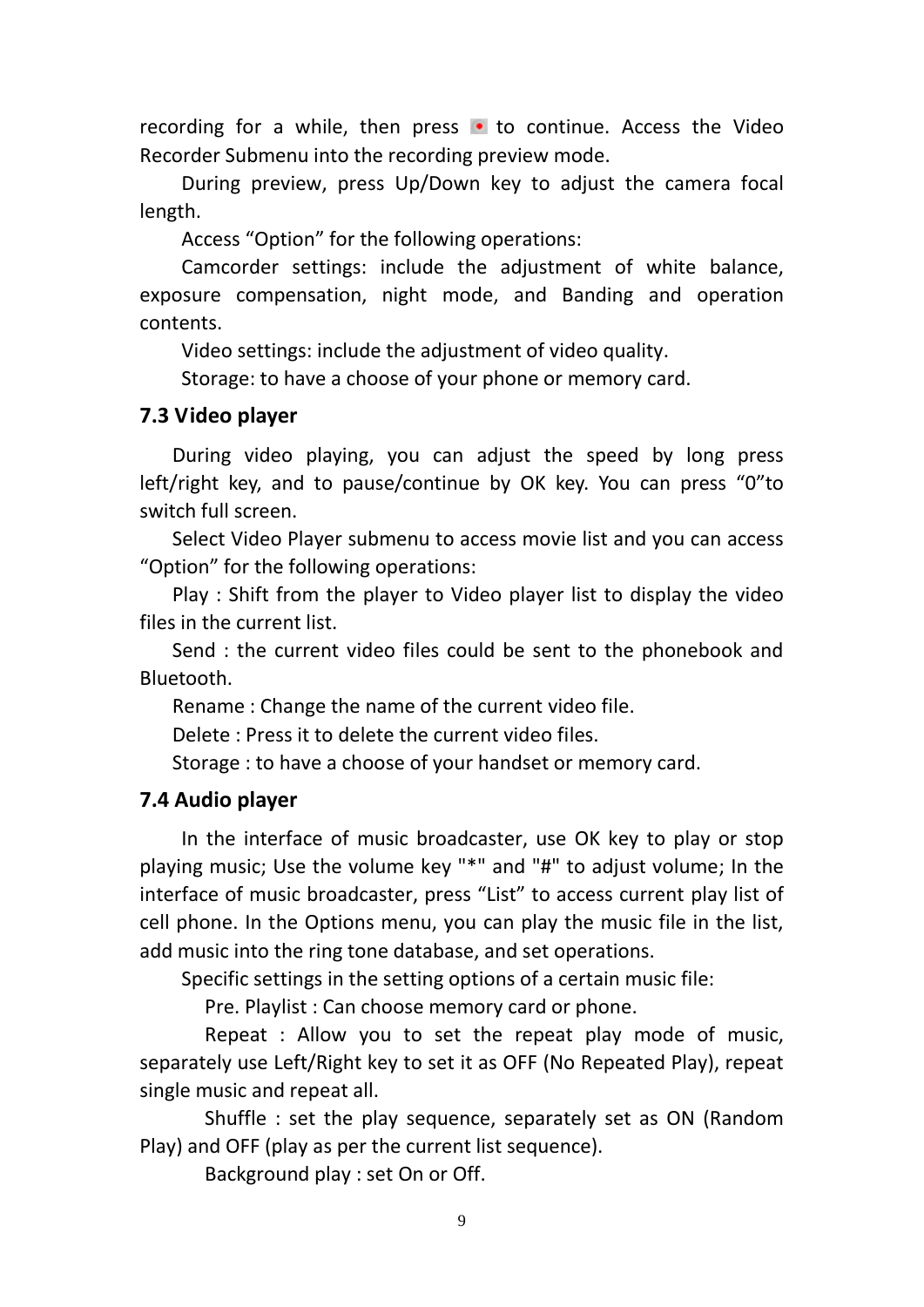## **7.5 Sound recorder**

Press left soft key to access recording options.

New Record : You can record new recording.

Play : Allow you to play the current recording file.

List->Rename : Change the name of the current recording files.

List->Delete : Press it to delete the current recording files.

List->Use as : You can use as ringtone.

List->Send : the current recording files could be sent to Bluetooth. Note: if there is an incoming call during record, the record will stop automatically, and the recorded content will be saved. Note: please take photos, shooting and record legally.

## **7.6 FM radio**

Allow you to access to FM broadcasting with your cell phone.

Channel list : After setting some channels, you can switch among them by pressing the numeric key.

Manual input : input the channel you want.

Auto search : Auto search the channels and set them as a list.

Settings : To set about background, handset speaker, record format and saving place.

Record : this phone supports recording FM radio.

File list : the files you recorded are stored in here.

# <span id="page-11-0"></span>**8 Messaging**

In main menu, press Messaging icon to enter messaging.

## **8.1 Write message**

To write a message, you can follow the instructions:

Long press # key to switch the input methods.Editing a message, click "options" to go to the following options: Send to, input method, Advanced insert number and Save.

## **8.2 Inbox**

You can check the messages you have received in the inbox and reply, call sender, forward, delete, copy or move to SIM or phone memory, use the number (dial out or save), and so on. If the inbox has no message, there will be a prompt "empty".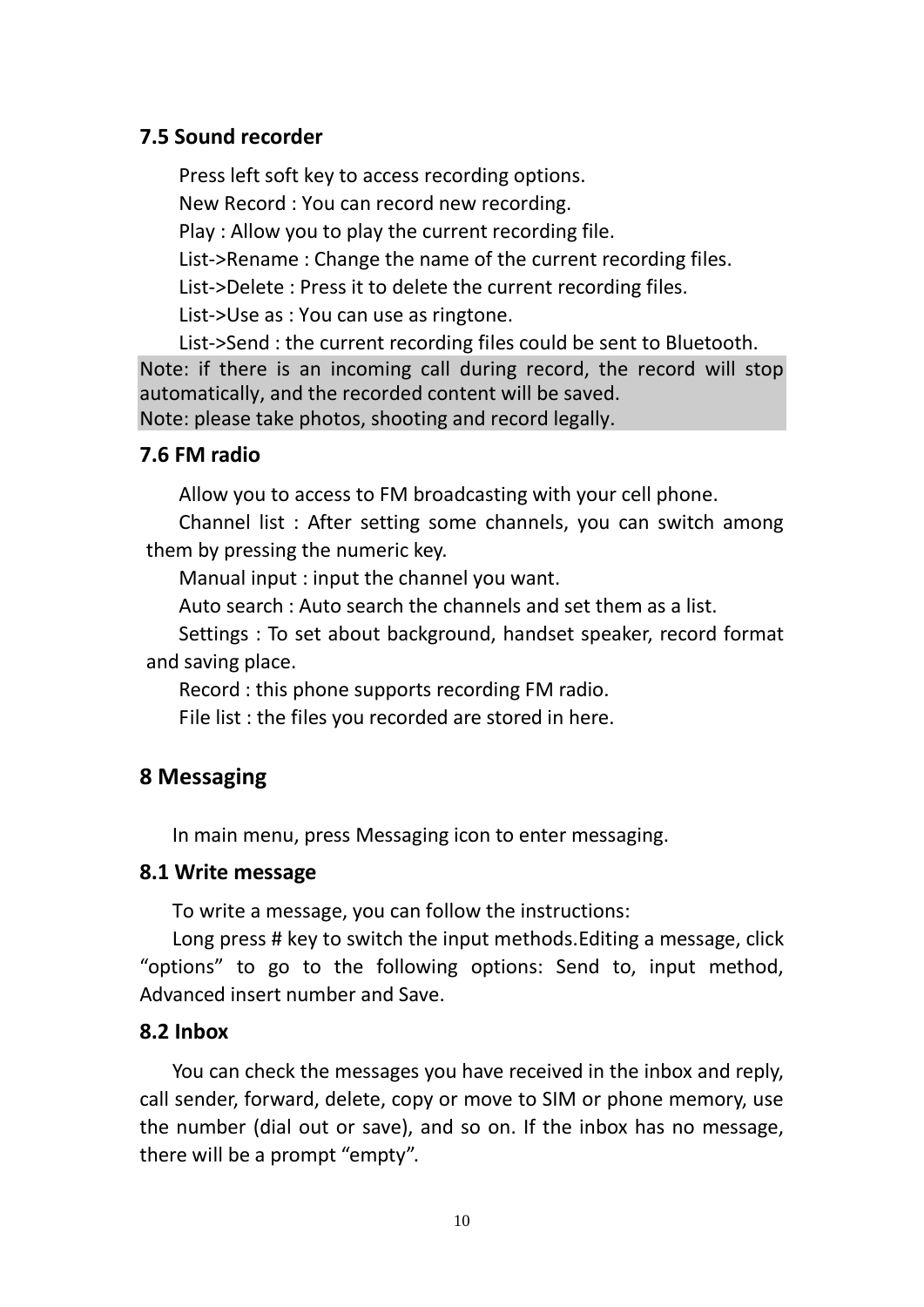## **8.3 Drafts**

You can check the messages you have saved in the draft box which is already sent or unsent and send, delete, edit, use number, copy to phone, move to phone, and so on.

#### **8.4 Outbox**

You can check the messages you have saved in the draft box which is already sent or unsent and send, delete, edit, use number, copy to phone, move to phone, and so on.

#### **8.5 Sent message**

You can check the messages you have saved in the outbox which is already delete, edit, forward, copy them to phone/SIM, move to phone/SIM, use number, and so on.

#### **8.6 Delete messages**

You can respectively delete all messages in inbox, outbox, sent messages, Drafts.

#### **8.7 SMS settings**

You have to make some basic settings before using the message function.There are the following options:

SIM1/2 : there are SMSC address, Delivery report, Reply path and Voicemail server.

Memory status : the memory status of the SIM card or the handset.

Text msg. counter : you can see SIM sent and SIM received.

Save sent messages : ON or OFF.

Preferred storage : SIM card or the phone.

Long text messages : Activated or Deactivate.

#### **8.8 SMS Blacklist**

You can edit phone number in the Blacklist Numbers. and then, the number which in the Blacklist can not send message to your phone.

## <span id="page-12-0"></span>**9 Profiles**

Several customized scene modes are provided to users, to choose the different mode for the different environment, such as General , Silent, Meeting and Outdoor type. and alert type, ring type, ringtone, ringtone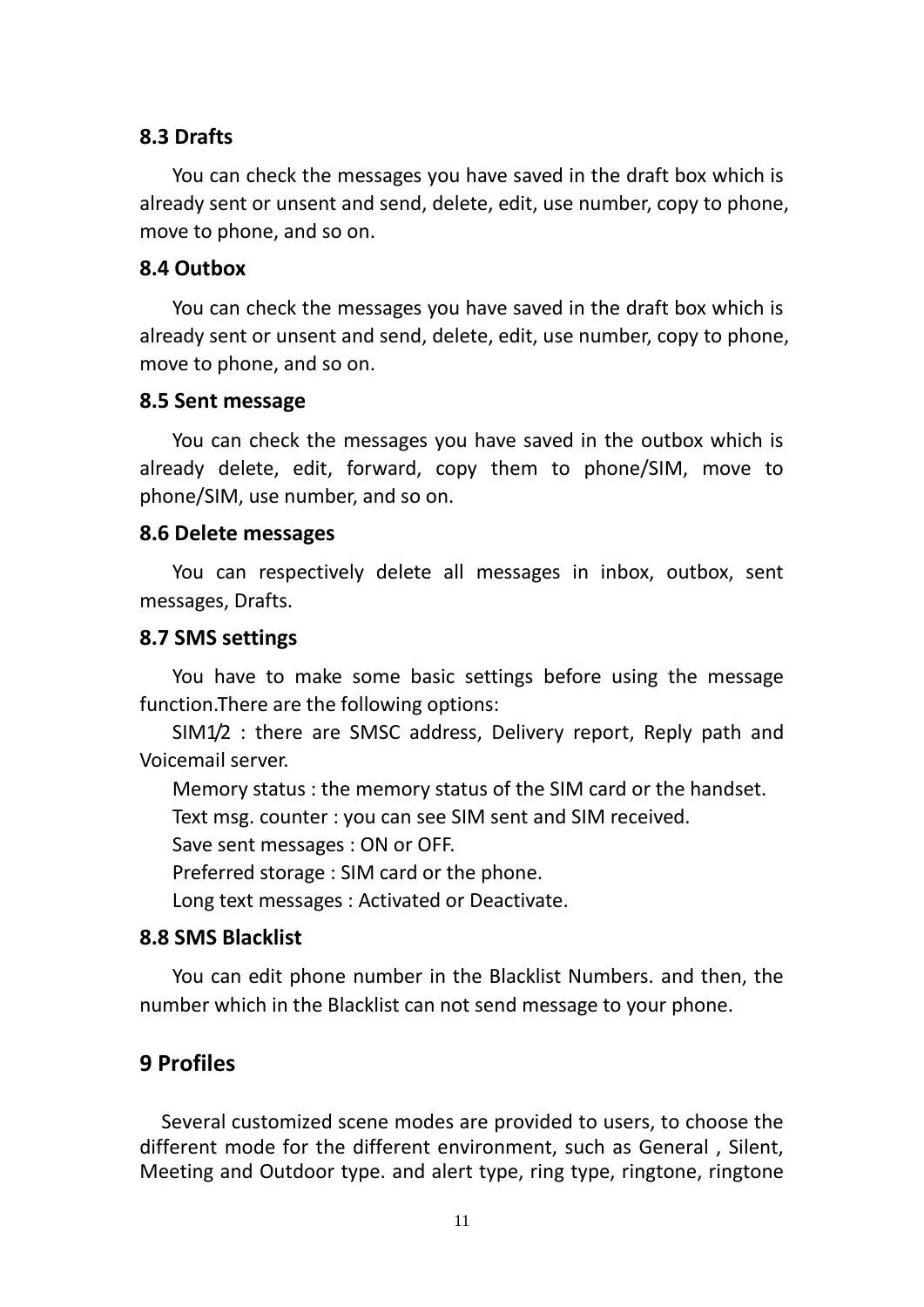volume, message, message volume, keypad, keypad volume, System alert etc. could be adjust as needs.

## <span id="page-13-0"></span>**10 Camera**

Touch the left function key to go to the options interface as the followings:

- Switch to video recorder
- $\bullet$  Photos

View : view the photos. Send : send to Bluetooth. Use as : To wallpaper . Rename : rename the photos. Delete : delete the selected photo. Storage : to handset or memory card. • Camera settings Anti-flicker : 50Hz or 60Hz. Scene mode : you can choose to auto mode or night mode.

- White balance : There are 6 options to choose.
- Delay timer : There are 4 options: off,5, 10,and 15 seconds.

**•** Image settings

Size : There are 3 options.240x320, 320x240, 640 x 480. Image quality : There are 3 options. Low, normal, good.

<span id="page-13-1"></span> $\bullet$  Storage : To phone or memory card.

## **11 Torch**

User can choose ON to turn on the Torch light.

## <span id="page-13-2"></span>**12 Bluetooth**

 This phone support Bluetooth function and can be connected with compatible Bluetooth equipment in the range of 10m from it. Since the equipment that support Bluetooth technique are communicated by radio, your phone does not have to face the Bluetooth directly. The wireless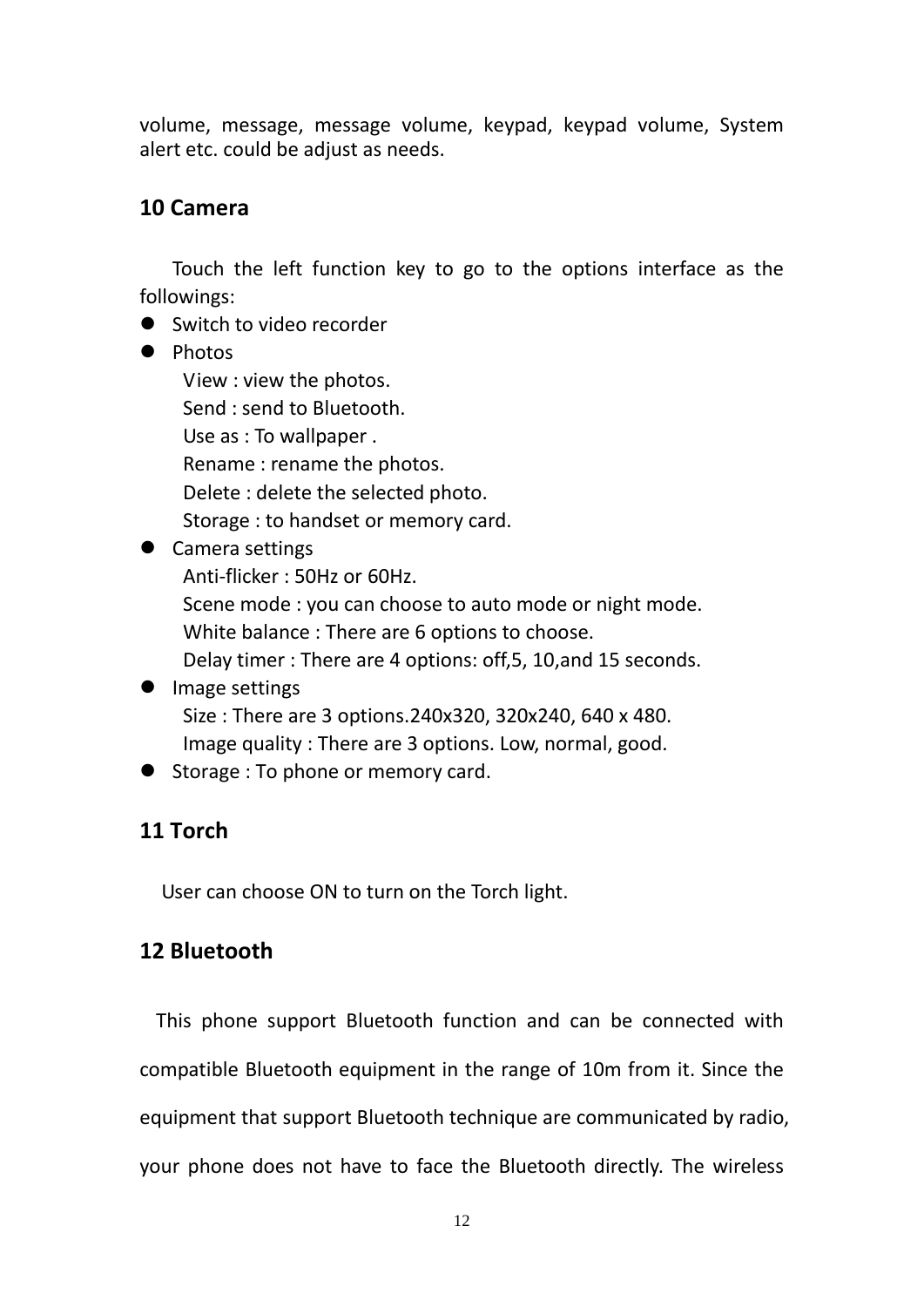connection of Bluetooth may be interfered by the obstacles or other electric equipment.

## <span id="page-14-0"></span>**13 Settings**

## **13.1 Dual SIM settings**

There are 3 models: dual SIM open, only SIM1 open, only SIM2 open.

## **13.2 Phone settings**

Time and date:

Set home city : choose time zone.

Set time/date : set the current time and date.

Set format : 12 hours or 24 hours.

Update with time zone : Allow you to set this function as ON or

OFF.

Language : to choose a language for your phone.

Pref. input method : choose a default input method.

Display :

Wallpaper : you can change the picture of the Home screen.

Screen auto lock : you can select off,15s,30s,1min or 5min.

Show date and time : if you select On,the date and time will be showed in the home screen.

Show owner number : the phone can show your sim number.

Shortcuts : in the main menu, press the left key to enter shortcuts interface.

Dedicated key : Set the navigation key as the appointed function.

Auto update time : Allow you to set this function as ON or OFF or First confirm.

Flight mode : you can choose flight mode or normal mode. In the flight mode,you will could not call.

Misc. Settings : LCD backlight : you can set the brightness and time in the interface.

## **13.3 Security settings**

SIM1/2 security : You can use PIN code to lock SIM card. Phone security : You can lock the phone to avoid being illegally used.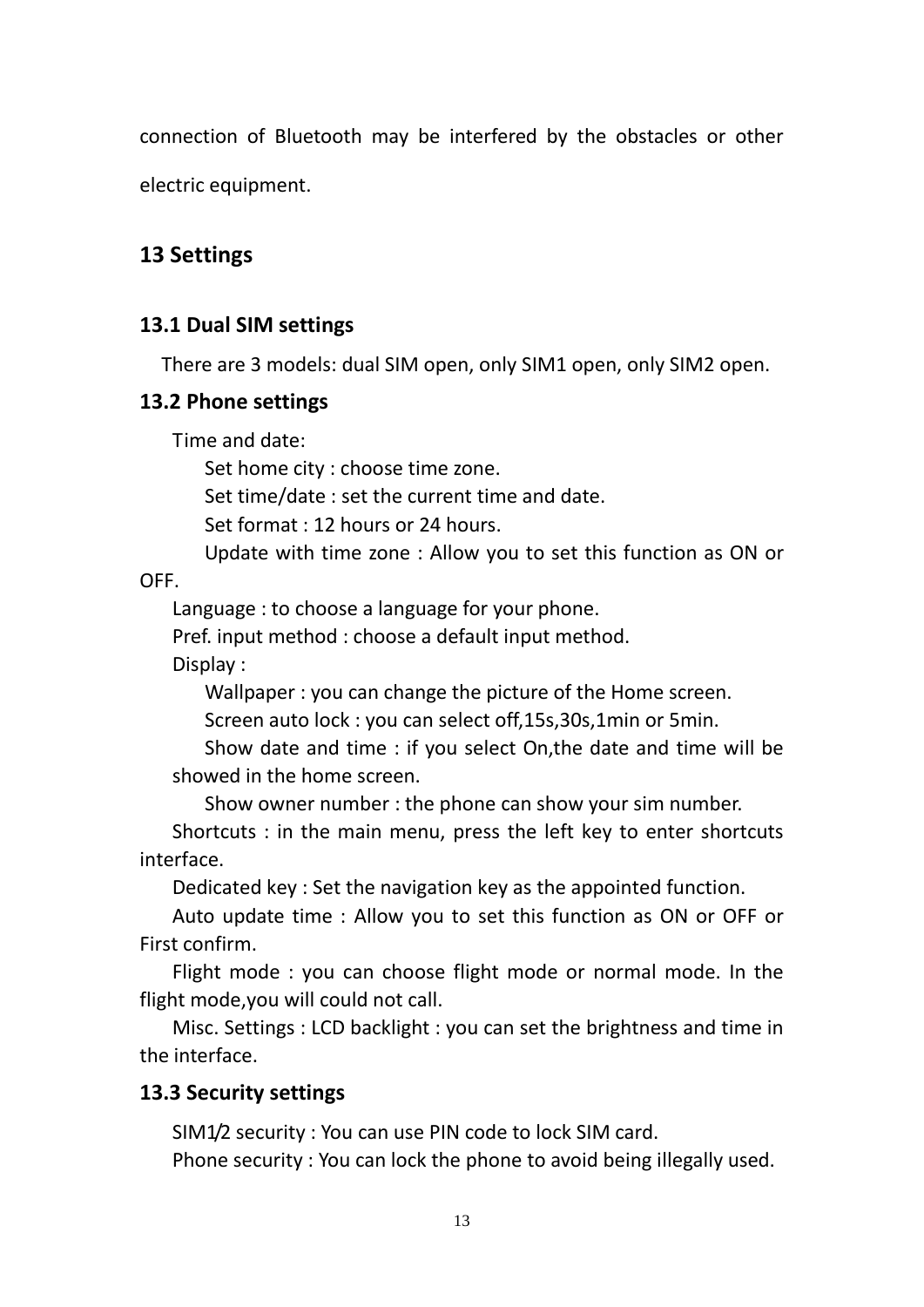Red key locks keypad : You can lock your phone by pressing red key. Mobile tracker : When you change the SIM card,the phone will send a message to the Recipient number.

Privacy protection : When others want to enter Phonebook, messages, call history, multimedia, File manager. they should enter the password.

## **13.4 Network settings**

SIM 1/2 Network selection : For the Selection Mode, you can switch between Manual and Automatic.

GPRS transfer pref. : User could choose SIM 1 network or SIM 2 network for setting.

## **13.5 Restore factory settings**

In this menu, enter the phone password and press Ok. Then, the settings of corresponding parameters will be restored as default.

## <span id="page-15-0"></span>**14 Organizer**

## **14.1 Alarm**

There are 5 alarm clocks for you to choose.In the alarm clock list, select one to set the following entries, On/Off, 00:00 (Time), Repeat, Snooze, and the Alert Type. The Repeat entry can be set as Once, Everyday, and Custom.

## **14.2 Calendar**

In the menu, the screen displays the calendar for the current month and the actual date is marked with special color background. To view the date, press the Up/Down/Left/Right key. The calendar information refreshes upon your operation.

Jump to date: skip to the appointed date to check or edit the memo.

## **14.3 Calculator**

The phone provides you with a calculator featuring basic functions.

To perform addition, subtraction, multiplication, and division, press corresponding direction key.

Note: This calculator features rounding error due to limited accuracy.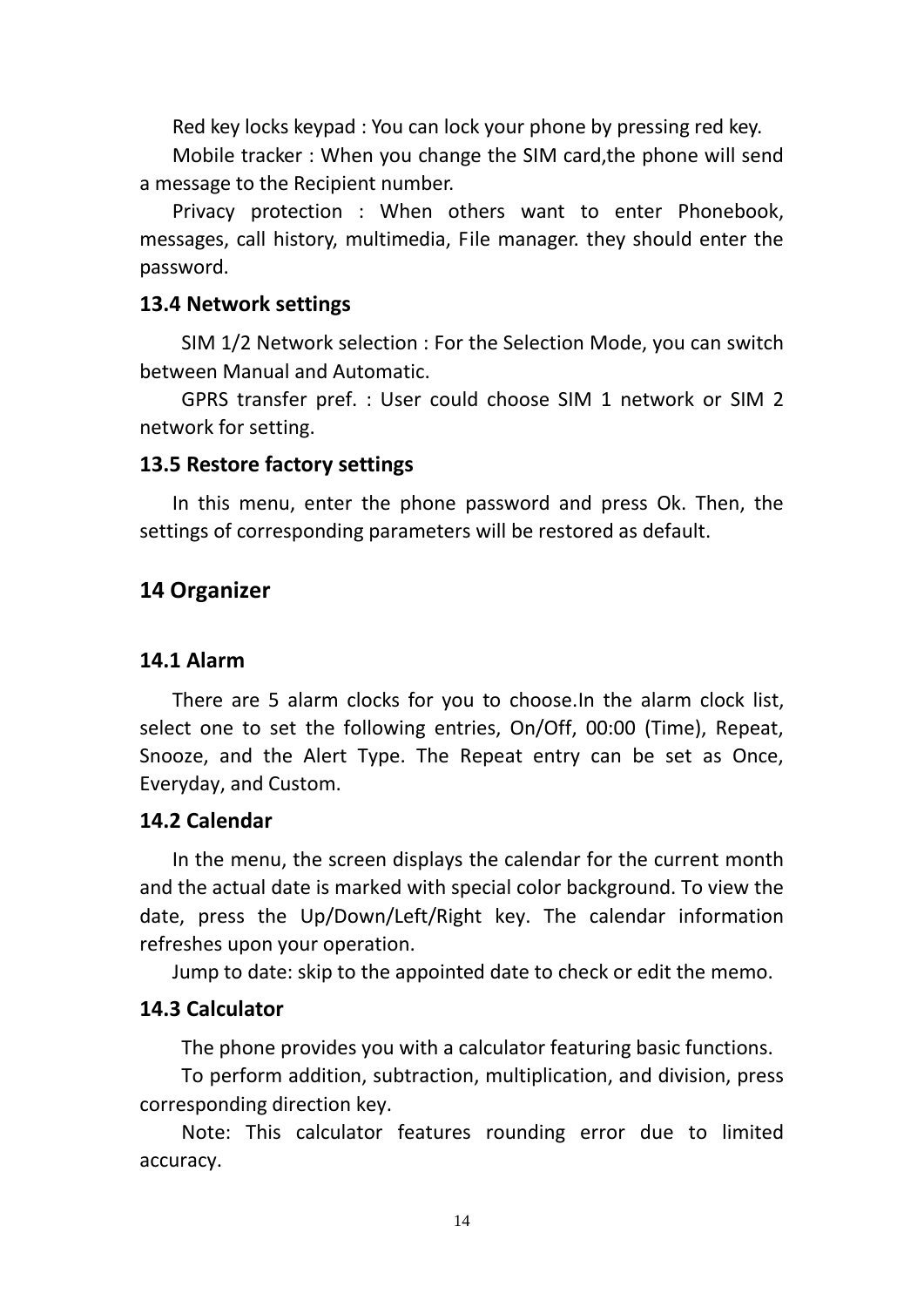#### **14.4 World clock**

You can choose the world time by viewing time zone of every city. And then LCD will display the date and time of the corresponding city.

#### <span id="page-16-0"></span>**15 Fun&Games**

In the menu, there is a small game "Ninja Climb".You can play the motion games on your phone. And you can set some settings in the Games settings.

## <span id="page-16-1"></span>**16 USB funcyion**

When the USB data-wire is in use, it will start the charging function at the same time. It is no need to install driver when under Windows XP systems; while you have to download the driver from the internet under Windows98/98SE systems.

There are 3 different functions of the USB data-wire in the handset:

Mass Storage : connecting the data-wire to the computer, If the phone is power on, USB setting will pop out, please choose the storage. If the phone is power off, there is no need to set the storage, computer will find the storage in phone automatically, and show the USB icon on computer. Open it and you can see and change the content.

Com port : connecting the data-wire to the computer, and then choosing "Sequence port", you can dial-up to the internet.

Note: this function needs network support, please contact network service supplier if possible.

#### <span id="page-16-2"></span>**17 Appendixes**

#### **17.1 Battery security**

Please use the battery appointed by the factory. Using other parts will make all guarantees service invalid. The factory will take no responsibility for the damage caused by using non-original parts.

The new battery can achieve the best performance only after two or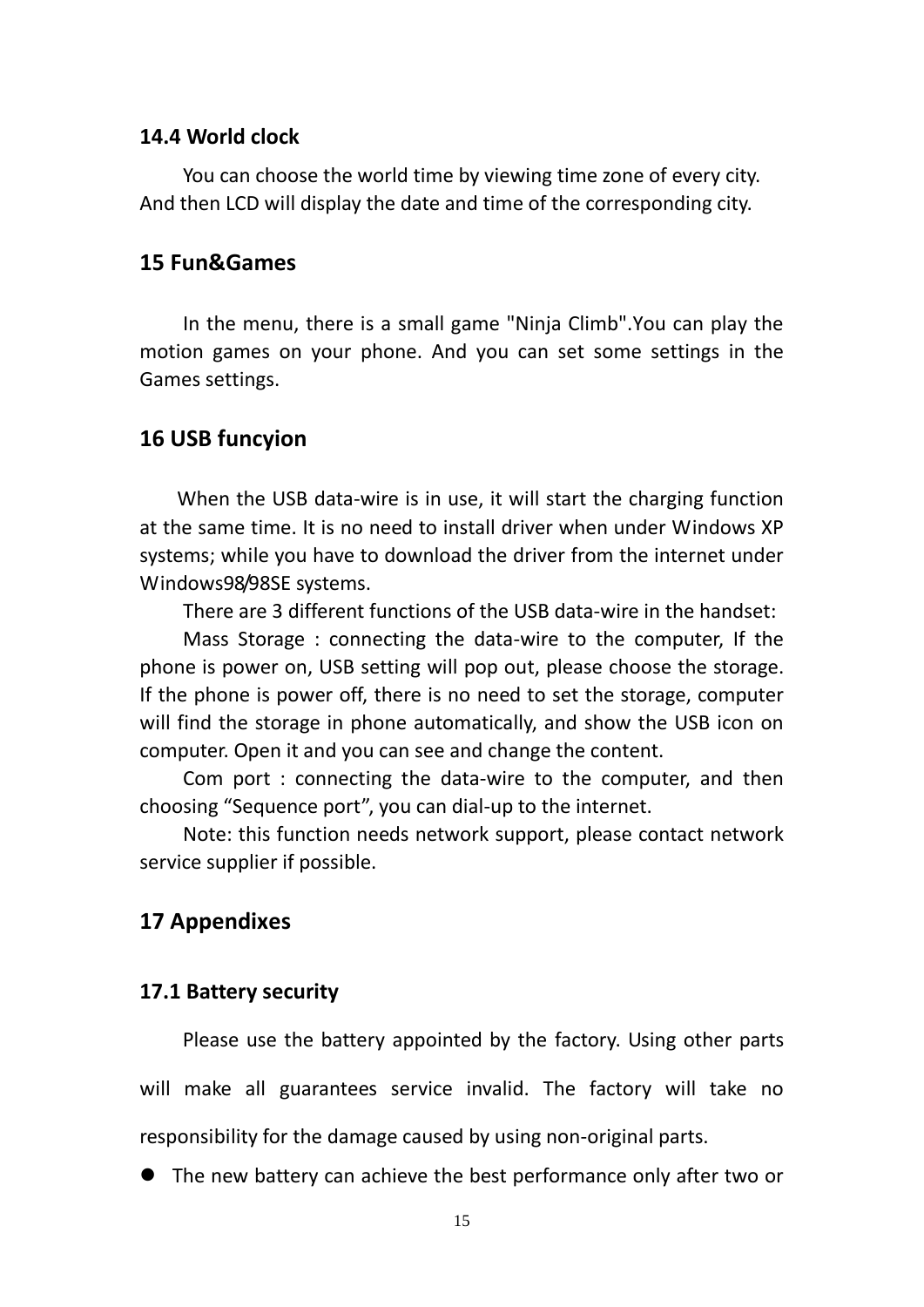three complete charging and using.

- The battery can be charged for hundreds times, but it will become invalid at last. Please buy a new one when the idle time and talk time are apparently shortened.
- Please disconnect the charger with power supply when you do not use the charger. Do not connect the battery to the charger for more than a week, overcharge will shorten the battery life.
- Please do not put the battery together with metal.
- **Please do not bend or open the battery.**
- $\bullet$  Please do not put the battery in water or fire.
- The battery can be charged when the environment approaches the room temperature, it possibly can't be charged when the temperature is -40℃ or +55℃.

## **17.2 Use and maintenance**

This handset is high-technical product, please use it carefully. The following suggestion is for you to use and maintain the handset better.

- **•** Put the handset in the place where the children can not reach.
- Please keep the handset dry. Rain, moisture and other liquid may contain the mineral material which will damage the circuit.
- Please do not put the handset in dirty and dusty place.
- Do not put the handset in too high temperature. High temperature may shorten the life of electronic setting and destroy the battery, and also distort or melt the plastic part.
- Do not put the handset in too low temperature. When moving the handset from low temperature to high, there will be moisture inside, this may destroy the PCB.
- Do not discharge the handset by yourself. Laypeople may destroy the setting.
- Please do not throw, knock on or shake the handset. Treating it roughly may destroy the main board.
- Please do not use excitant chemicals to clean the handset. Use the soft suds to clean it.
- Please do not paint the handset. Paint may interfere with the moving part and influence the normal operation.
- Please use the qualified spare antenna. The unauthorized antenna or other parts may destroy the handset.
- $\bullet$  If the handset is wet, please power off and take the battery out. You can begin to use it again 24 hours later when you make sure it is dry.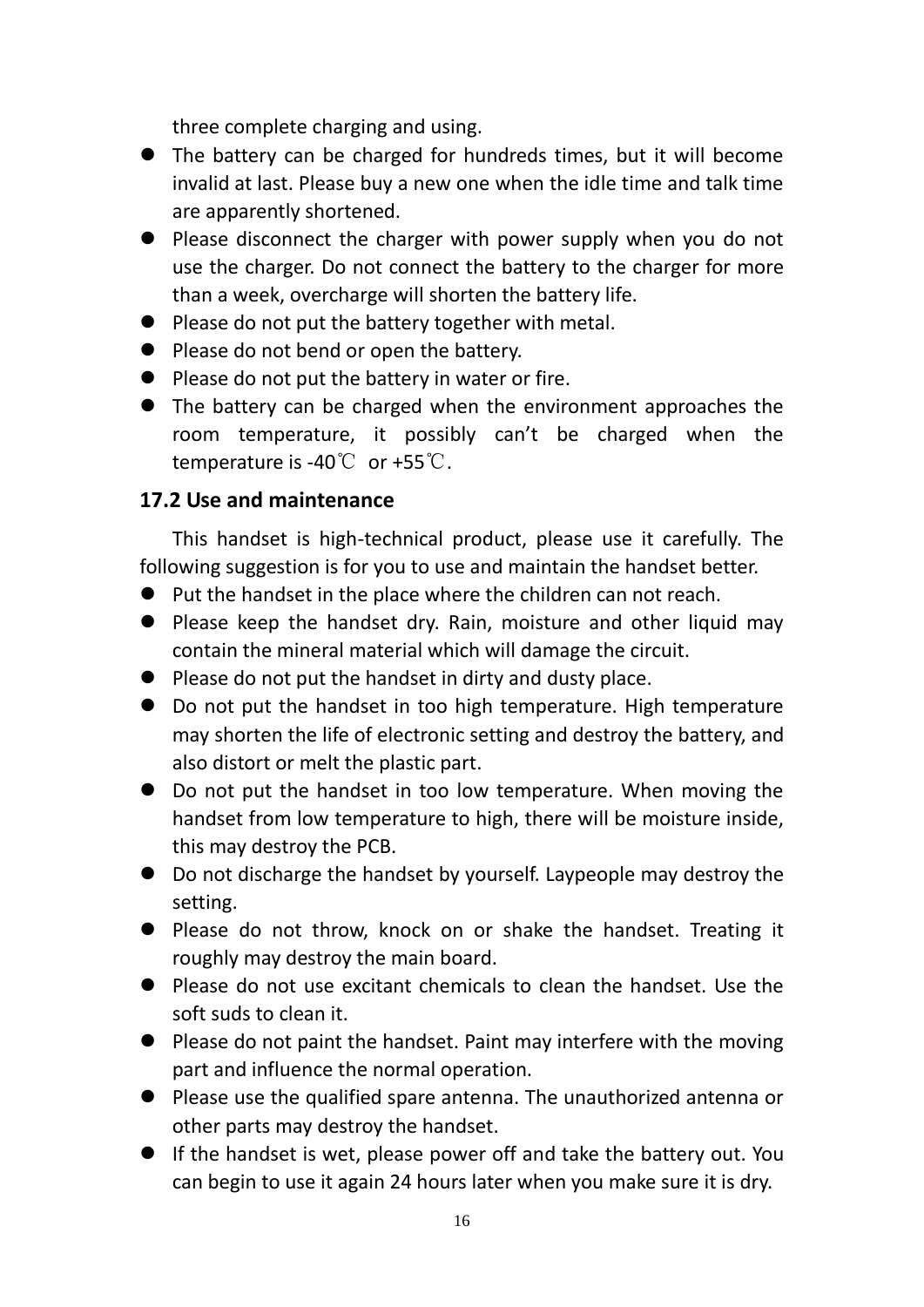- To lower the voice volume and shorten the backlight time is good to prolong the idle time.
- Please don't contact the charger interface with metal to avoid short circuit.

## **17.3 Basic trouble solutions**

If you feel something wrong when using the handset, please refer to the following solutions. If you still can not solve it, please contact with the operator.

| Regular problems                                                     | Reason                                                                                 | How to solve                                       |  |
|----------------------------------------------------------------------|----------------------------------------------------------------------------------------|----------------------------------------------------|--|
| Can not connect<br>to the network<br>when using<br>wireless internet | The network service<br>supplier don't supply this<br>service or you haven't<br>applied | Contact the network service operator               |  |
|                                                                      | Wrong setting                                                                          | refer to the details of wireless<br>internet       |  |
| SIM card error                                                       | SIM damaged                                                                            | the<br>Contact<br>wireless<br>internet<br>operator |  |
|                                                                      | Not setup correctly                                                                    | check SIM                                          |  |
|                                                                      | Filth on the SIM                                                                       | Clean it with a cloth                              |  |
| <b>Bad signal</b>                                                    | The area is hard to receive<br>signal, such as near a high<br>building or in basement  | Move to a better area                              |  |
|                                                                      | <b>Communication traffic</b>                                                           | Try to avoid it                                    |  |
| Can not power on                                                     | Battery used out                                                                       | Change a battery                                   |  |
| Can not make a<br>call                                               | Use barring dialing<br>function                                                        | Cancel barring dialing function                    |  |
| Can not connect<br>to network                                        | SIM is invalid                                                                         | Contact the operator                               |  |
|                                                                      | Out of GSM service area                                                                | move into the service area                         |  |
|                                                                      | <b>Bad signal</b>                                                                      | Try again in a better signal area                  |  |
|                                                                      | The voltage is unsuitable                                                              | Use the appointed standard voltage                 |  |
| Can not charge                                                       | Non-standard charger                                                                   | Use the appointed charger                          |  |
|                                                                      | not contact well                                                                       | Check whether the plugs are well<br>connected.     |  |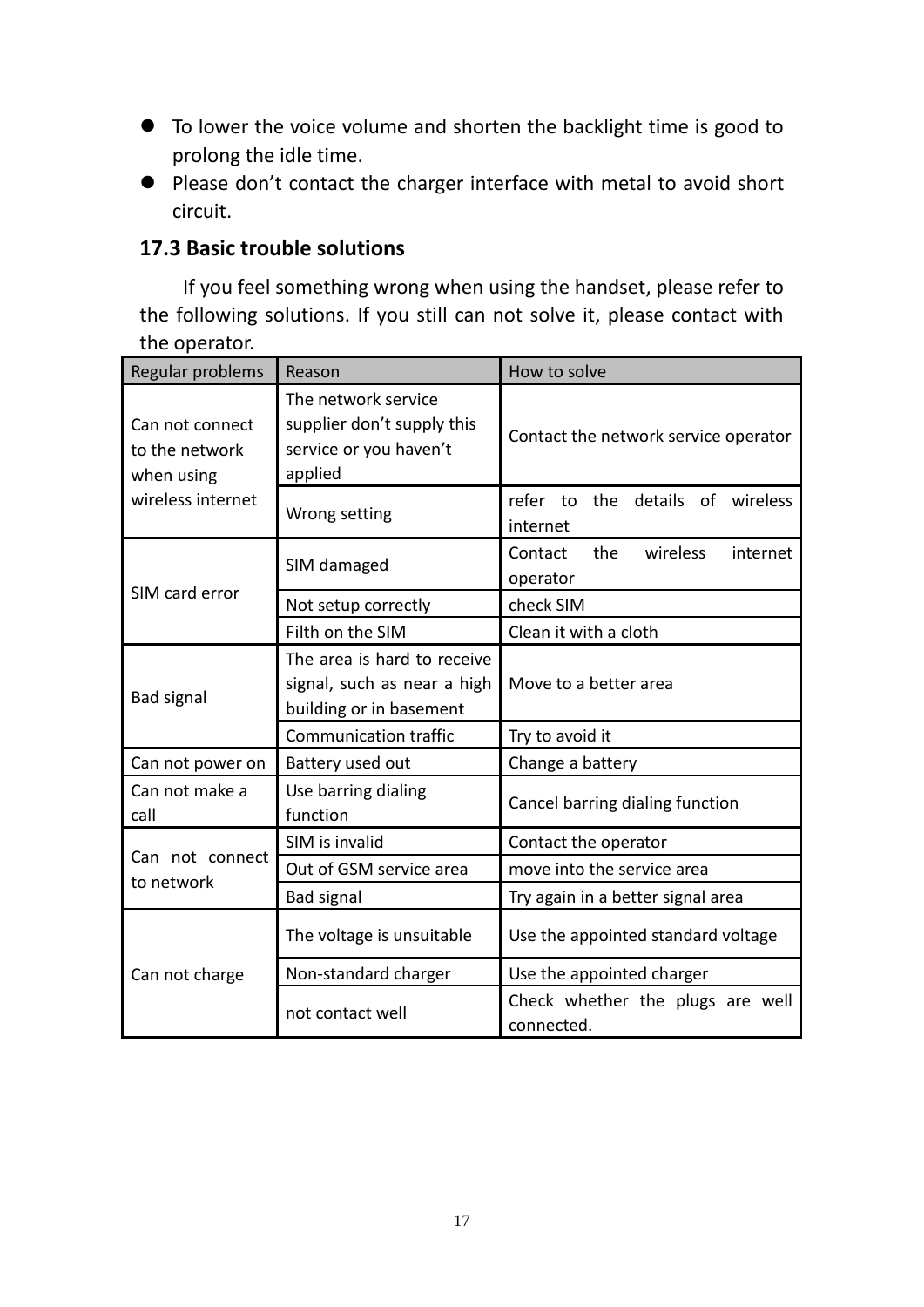#### FCC Caution:

Any changes or modifications not expressly approved by the party responsible for compliance could void the user's authority to operate this equipment.

This device complies with part 15 of the FCC Rules. Operation is subject to the condition that this device does not cause harmful interference

NOTE: The manufacturer is not responsible for any radio or TV interference caused by unauthorized modifications to this equipment. Such modifications could void the user's authority to operate the equipment.

NOTE: This equipment has been tested and found to comply with the limits for a Class B digital device, pursuant to part 15 of the FCC Rules.

These limits are designed to provide reasonable protection against harmful interference in a residential installation. This equipment generates uses and can radiate radio frequency energy and, if not installed and used in accordance with the instructions, may cause harmful interference to radio communications. However, there is no guarantee that interference will not occur in a particular installation. If this equipment does cause harmful interference to radio or television reception, which can be determined by turning the equipment off and on, the user is encouraged to try to correct the interference by one or more of the following measures:

- Reorient or relocate the receiving antenna.

- Increase the separation between the equipment and receiver.

- Connect the equipment into an outlet on a circuit different from that to which the receiver is connected.

- Consult the dealer or an experienced radio/TV technician for help.

FCC RF Exposure Information and Statement

This GSM/WCDMA Smartphone meets the government's requirements for exposure to radio waves. The guidelines are based on standards that were developed by independent scientific organizations through periodic and thorough evaluation of scientific studies. The standards include a substantial safety margin designed to assure the safety of all persons regardless of age or health.

FCC RF Exposure Information and Statement The SAR limit of USA (FCC) is 1.6 W/kg averaged over one gram of tissue. Device types: C1 (FCC ID: 2ADKW-LEAGOO-C1) has also been tested against this SAR limit. The highest SAR value reported under this standard during product certification for use at the ear is 0.341 W/kg and when properly worn on the body is 0.461 W/kg. This device was tested for typical body-worn operations with the back of the handset kept1.0cm from the body. To maintain compliance with FCC RF exposure requirements, use accessories that maintain a 1.0cmseparation distance between the user's body and the back of the handset. The use of belt clips, holsters and similar accessories should